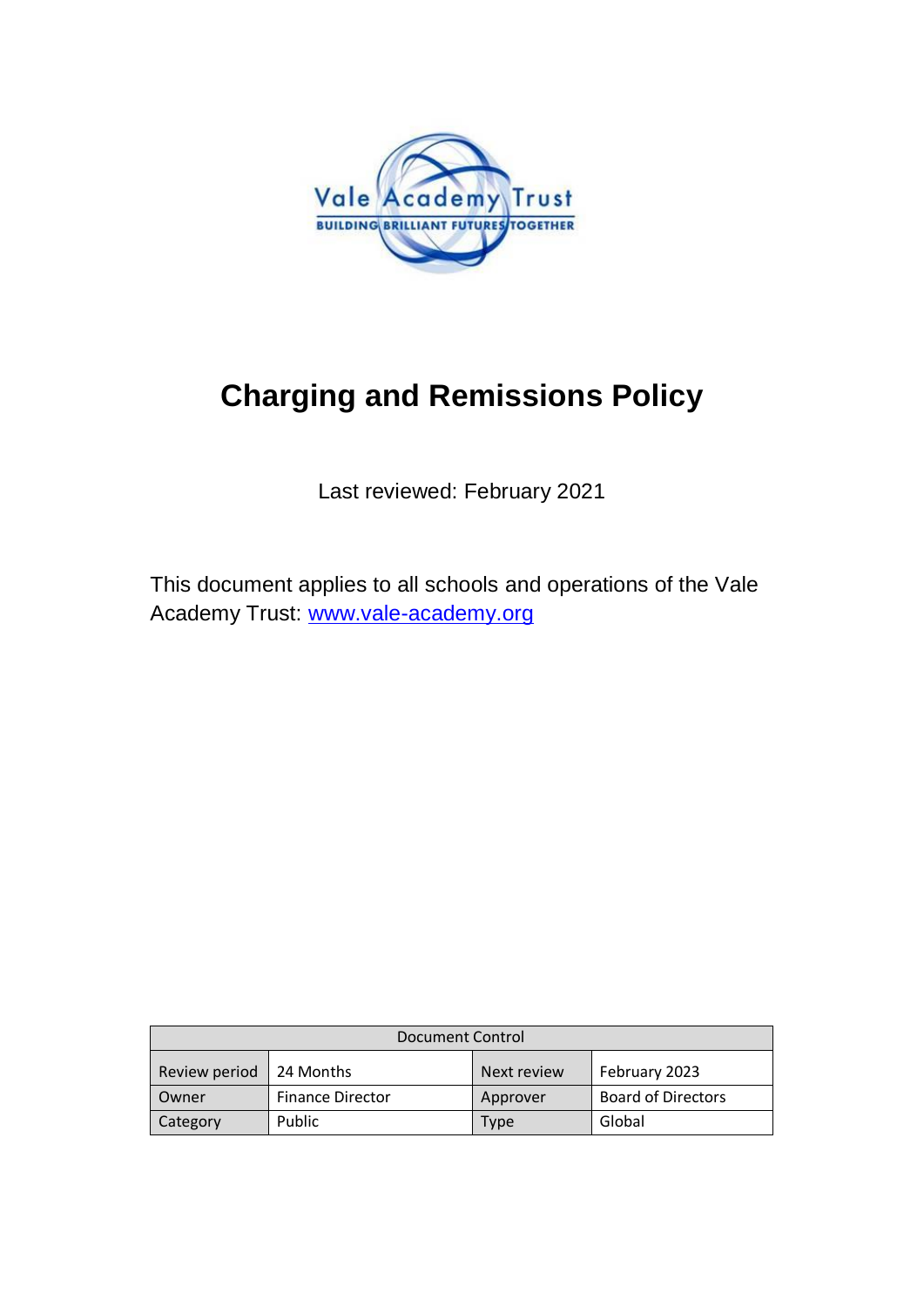## **1. Aims**

The Vale Academy Trust ('the Trust') believes that all our pupils should have an equal opportunity to benefit from school activities and visits (curricular and extra-curricular) independent of their parents' financial means. This charging and remissions policy describes how we will endeavour to ensure a good range of visits and activities is offered and, at the same time, try to minimise the financial barriers which might otherwise prevent some pupils taking full advantage of the opportunities.

## **2. Legislation & guidance**

This policy is based on advice from the [Department for Education \(DfE\) on charging for](https://www.gov.uk/government/publications/charging-for-school-activities)  [school activities](https://www.gov.uk/government/publications/charging-for-school-activities) and the [Education Act 1996, section 449-462,](https://www.legislation.gov.uk/ukpga/1996/56/contents) which set out the statutory regulations and law on charging for school activities in England. We are required by our funding agreement with the DfE to comply with these.

### **3. Definitions**

Charge: a fee payable for specifically defined activities

Remission: the cancellation of a charge which would normally be payable

#### **4. Roles and responsibilities**

**The Board of Directors** of the Trust has overall responsibility for approving the charging and remissions policy, and responsibility for monitoring its implementation.

**Local Governing Bodies** are responsible for annually reviewing and approving the schedule of charges for regular activities at their schools.

**Headteachers** are responsible for ensuring staff are familiar with the charging and remission policy, and that it is being applied consistently.

**Staff** are responsible for implementing this policy consistently, and notifying the appropriate headteacher of any specific circumstances which they are unsure about or where they are not certain if the policy applies.

**Parents and Carers** are expected to notify staff or the headteacher of any concerns or queries regarding the charging and remissions policy.

### **5. Where charges cannot be made**

- a) An admission application to any of our schools;
- b) Education provided during school hours (including the supply of any materials, books, instruments or other equipment);
- c) Education provided outside school hours if it is part of the National Curriculum, or part of a syllabus for a prescribed public examination that the pupil is being prepared for at the school, or part of the school's basic curriculum for religious education;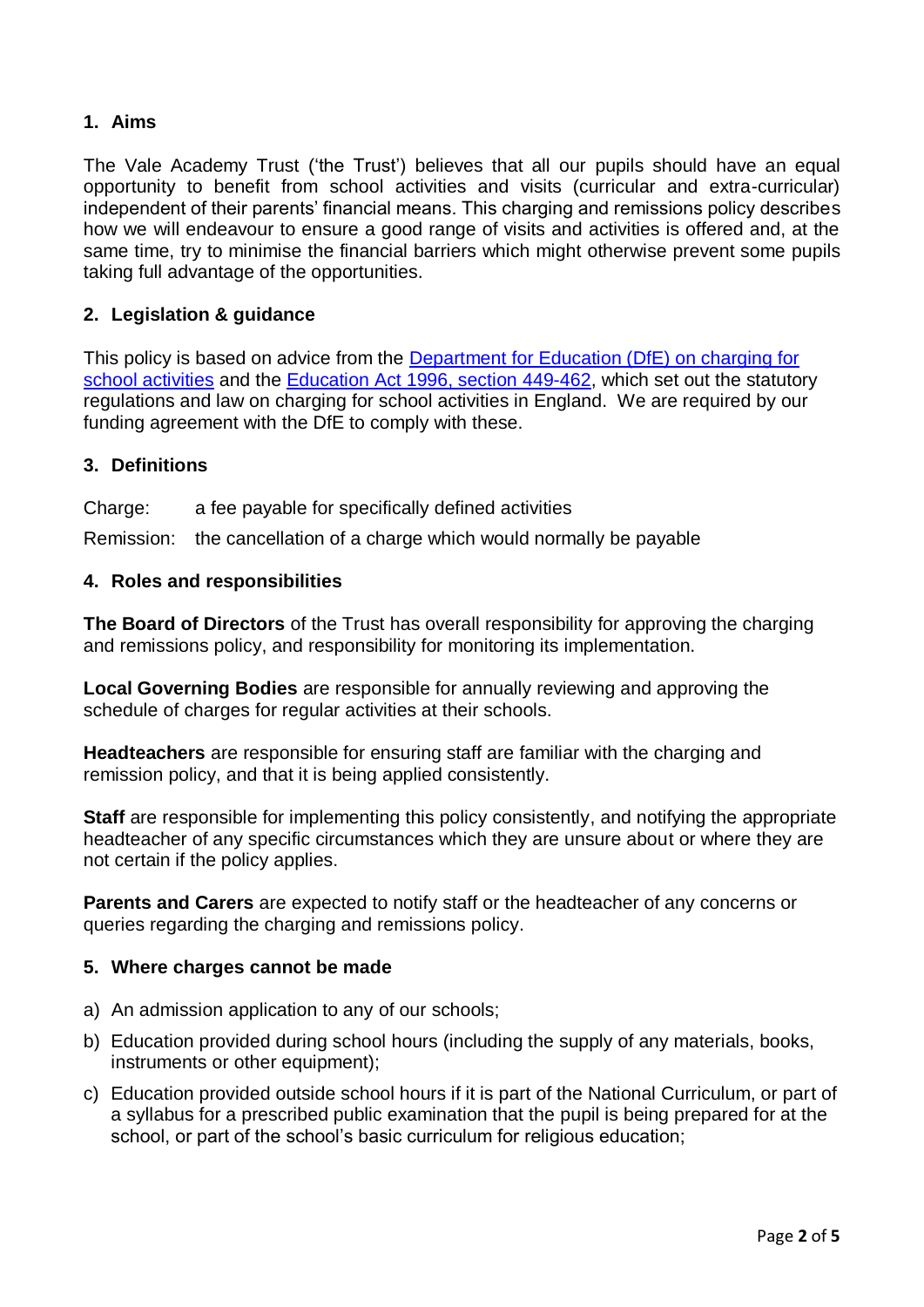- d) Instrumental or vocal tuition for pupils learning individually or in groups, unless the tuition is provided at the request of the pupil's parent or carer;
- e) Entry for a prescribed public examination, if the pupil has been prepared for it at the school\*;
- f) Education provided on any trip that takes place during school hours (see 6a);
- g) Education provided on any trip that takes place outside school hours (see 6a)
	- I. if it is part of the National Curriculum, or
	- II. part of a syllabus for a prescribed public examination that the pupil is being prepared for at the school, or
	- III. part of the school's basic curriculum for religious education;
- h) Supply teachers to cover for those teachers who are absent from school accompanying pupils on a residential trip;
- i) Transport provided in connection with an educational visit.

**\*** If a pupil fails, without good reason, to meet any examination requirement for a syllabus a charge may be made.

#### **6. Where charges can be made**

Below is a list of what the Trust can charge for:

- Any materials, books, instruments or equipment, where the pupil's parent wishes them to own it
- Optional extras (see below)
- Music and vocal tuition, in limited circumstances
- Certain early years provision
- Community facilities

### Optional Extras

Charges may be made for optional activities that are known as 'Optional Extras'.

Any charges made will not exceed the actual cost (per pupil) of provision. It is the policy of the Trust that charges will (or may) be made as indicated below. Parent/Carer agreement will be obtained before a charge is made.

a) Activities outside school hours

Residential and non-residential activities (other than those listed in Section 5, above) which take place outside school hours, but only if most of the time spent on the activity takes place outside school hours (travel time counts in this calculation if it occurs during school hours. [See DfE guidance for full details of how school hours are calculated in](https://assets.publishing.service.gov.uk/government/uploads/system/uploads/attachment_data/file/706830/Charging_for_school_activities.pdf)  [regard to school visits and trips.](https://assets.publishing.service.gov.uk/government/uploads/system/uploads/attachment_data/file/706830/Charging_for_school_activities.pdf)

b) Residential visit during school hours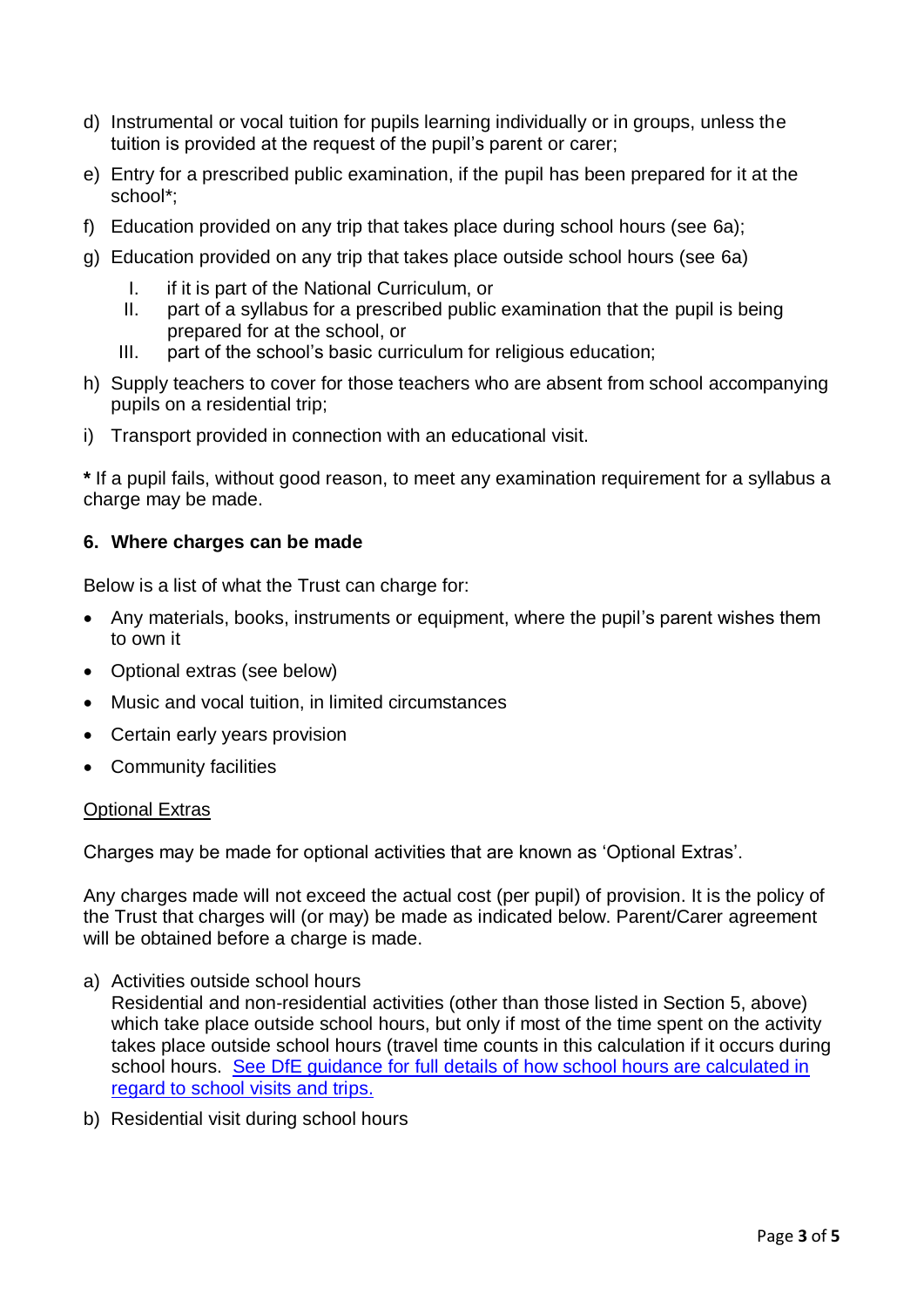The board and lodging costs (but only those costs) of residential trips deemed to take place during school time. Pupils whose parents are in receipt of certain benefits (See section 9 below) will be exempt from paying the cost of board and lodging.

c) Music tuition

Music tuition for individuals or appropriately sized groups of pupils to play a musical instrument or to sing and which is not an essential part of either the National Curriculum or a public examination syllabus for all pupils.

## **7. Voluntary contributions**

Separately from the matter of charging, schools may always seek voluntary contributions in order to offer a wide variety of experiences to pupils. All requests for voluntary contributions will emphasise their voluntary nature and the fact that pupils of parents who do not make such contributions will be treated no differently from those who have. No pupil will be excluded from an activity because his or her parents are unable or unwilling to pay.

If a school is unable to raise enough funds for an activity or trip then it may be cancelled.

## **8. Activities we charge for**

Below is a list of some of the activities our schools will charge for:

- Meals
- Before/after school clubs
- Hire of room/facilities
- Some nursery provisions

For regular activities, the charges for each activity will be determined by the school's Local Governing Body and set before the start of the academic year.

### **9. Remissions**

In order to remove financial barriers from pupils, the Board of Directors of the Trust has agreed that some activities and visits where charges can legally be made will be offered at no charge or a reduced charge to parents in particular circumstances. This remissions policy sets out the circumstances in which such charges will be waived.

Pupils entitled to Pupil Premium will qualify for remission.

#### Qualification for help with charges:

Support is available for charges for materials, books, instruments or equipment, where a parent wishes their child to own them.

Remission is available for charges for the board and lodging component of residential trips to the pupils whose parents do not have to pay for school lunches if they receive any of the following:

• Income support